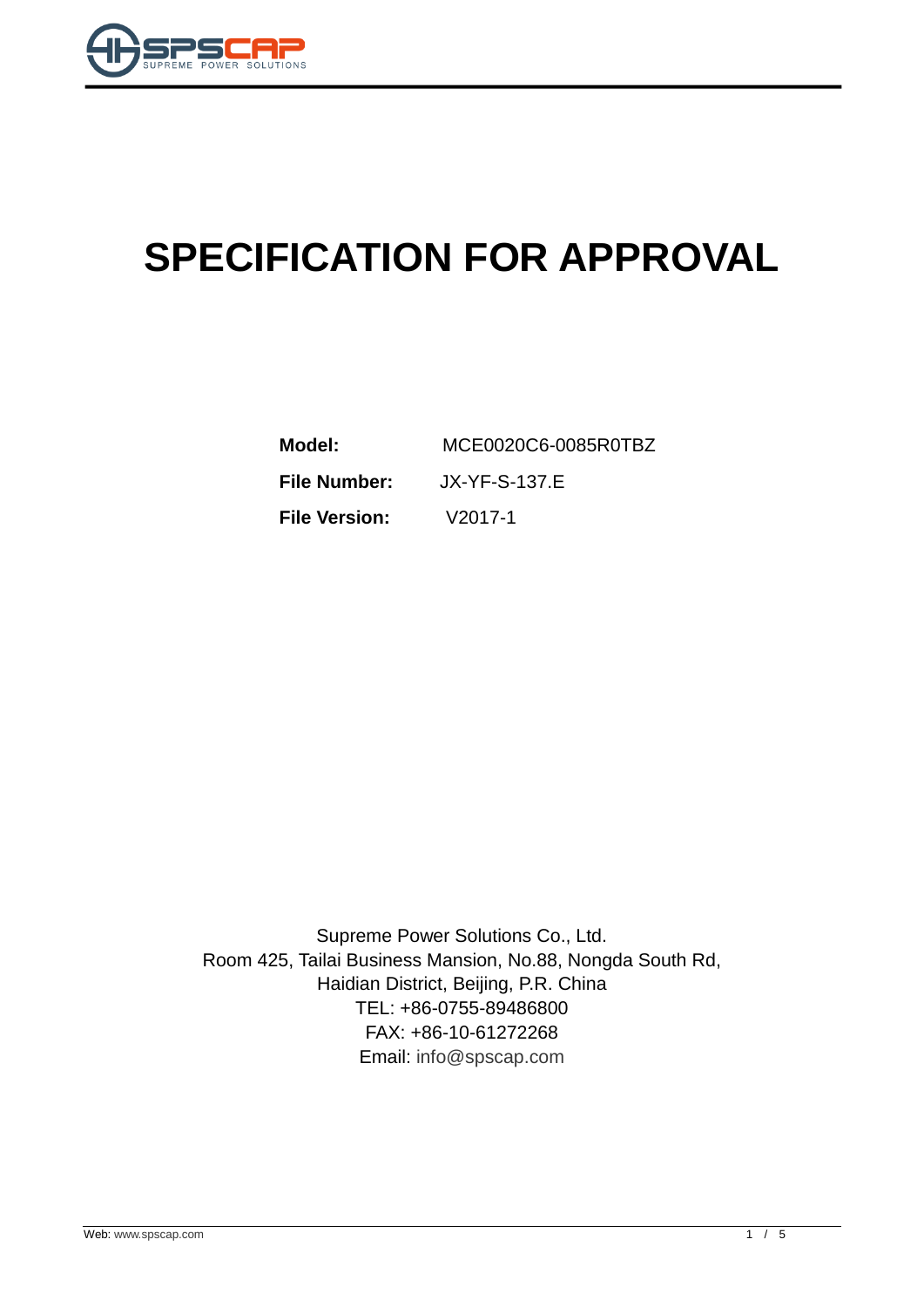

#### **Features**

- Compact, fully enclosed splash proof design
- Over 1,000,000 duty cycles
- High power density

## **Applications**

- Wind turbine
- Industrial
- Heavy duty machinery

#### **Specification**



| <b>ELECTRICAL</b>                                         | MCE0020C6-0085R0TBZ              |  |  |
|-----------------------------------------------------------|----------------------------------|--|--|
| <b>Nominal Capacitance</b>                                | 20.6 F                           |  |  |
| <b>Capacitance Tolerance</b>                              | $0\% / +20\%$                    |  |  |
| <b>Rated Voltage</b>                                      | 85 V                             |  |  |
| <b>Surge Voltage</b>                                      | 91 V                             |  |  |
| ESR, DC                                                   | $60 \text{ m}\Omega$             |  |  |
| Maximum Continuous Current ( $\triangle T=15^{\circ}$ C)  | 24 A                             |  |  |
| Maximum Continuous Current (△T=40℃)                       | 40 A                             |  |  |
| Maximum Peak Current, 1 sec.                              | 390 A                            |  |  |
| <b>Leakage Current</b>                                    | 25 mA                            |  |  |
| <b>Capacitance of Individual Cells</b>                    | 350 F                            |  |  |
| <b>Number of Cells</b>                                    | 68                               |  |  |
| <b>Envoirnment</b>                                        |                                  |  |  |
| <b>Operating Temperature Range</b>                        | $-40^{\circ}$ to $+65^{\circ}$ C |  |  |
| <b>Storage Temperature Range</b>                          | $-40^{\circ}$ to $+70^{\circ}$   |  |  |
| <b>Environment Humidity</b>                               | $≤$ 85%RH                        |  |  |
| <b>PHYSICAL</b>                                           |                                  |  |  |
| Weight                                                    | 10 kg                            |  |  |
| <b>Power Terminals</b>                                    | <b>Terminal Block</b>            |  |  |
| <b>Recommended Wire Size</b>                              | 6mm <sup>2</sup>                 |  |  |
| <b>Vibration Specification</b>                            | IEC 255-21-1                     |  |  |
| <b>Shock Specification</b>                                | IEC 255-21-2                     |  |  |
| <b>Environmental Protection</b>                           | IP42                             |  |  |
| <b>FUNCTION</b>                                           |                                  |  |  |
| <b>Cell Voltage Monitoring</b>                            | Overvoltage Alarm                |  |  |
| <b>Temperature Monitoring</b>                             | <b>Electrical Level Output</b>   |  |  |
| <b>Polarity Alarm</b>                                     | Reverse Alarm                    |  |  |
| <b>POWER AND ENERGY</b>                                   |                                  |  |  |
| <b>Usable Power Density (Pd)</b>                          | 1,445 W/kg                       |  |  |
| <b>Impedance Match Power Density (Pmax)</b><br>3,010 W/kg |                                  |  |  |
| <b>Gravimetric Energy Density (Emax)</b>                  | 2.1 Wh/kg                        |  |  |
| <b>Strored Energy</b>                                     | 20.7 Wh                          |  |  |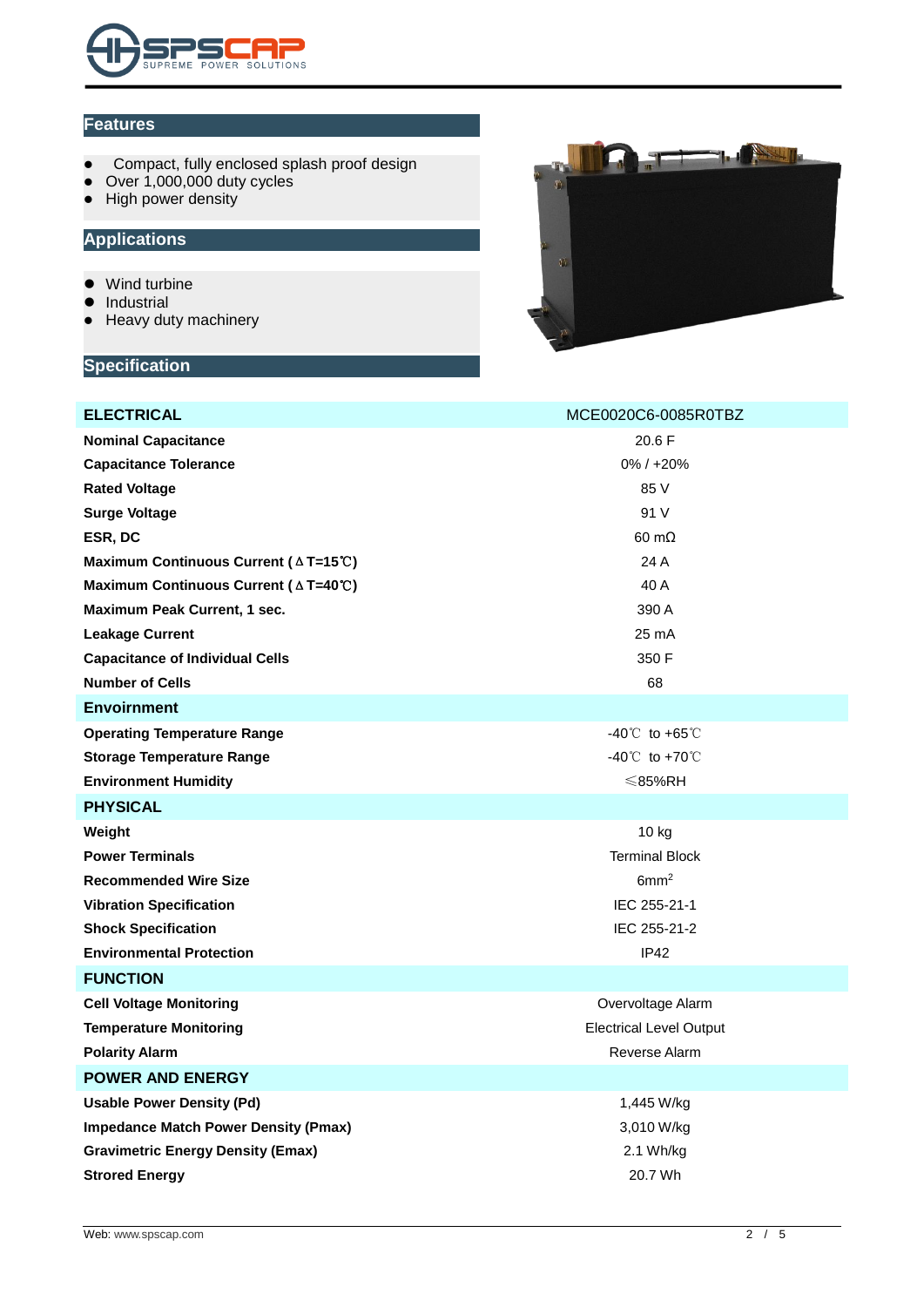

| <b>LIFE</b>                                        | MCE0020C6-0085R0TBZ |  |  |
|----------------------------------------------------|---------------------|--|--|
| <b>High Temperature</b>                            |                     |  |  |
| (at Rated Voltage & Maximum operating Temperature) | 1,500 hours         |  |  |
| <b>Capacitance Change</b>                          |                     |  |  |
| (% decrease from initial measured value)           | $\leqslant$ 20%     |  |  |
| <b>ESR Change</b>                                  | $\leq$ 100%         |  |  |
| (% increase from specified value)                  |                     |  |  |
| <b>Room Temperature</b>                            |                     |  |  |
| (at Rated Voltage at 25°C)                         | 10 years            |  |  |
| <b>Capacitance Change</b>                          | $\leqslant$ 20%     |  |  |
| (% decrease from initial measured value)           |                     |  |  |
| <b>ESR Change</b>                                  | $\leq$ 100%         |  |  |
| (% increase from specified value)                  |                     |  |  |
| <b>Cycle Life</b>                                  |                     |  |  |
| (Number of cycles)                                 | 1,000,000           |  |  |
| <b>Capacitance Change</b>                          |                     |  |  |
| (% decrease from initial measured value)           | $\leqslant$ 20%     |  |  |
| <b>ESR Change</b>                                  | $\leq$ 100%         |  |  |
| (% increase from specified value)                  |                     |  |  |
| <b>Shelf Life</b>                                  |                     |  |  |
| 4 years<br>(25°C, uncharged)                       |                     |  |  |
| <b>SAFE</b>                                        |                     |  |  |
| <b>Factory High-Pot Test</b>                       | 2,500 V DC          |  |  |
| <b>THERMAL CHARACTERISTICS</b>                     |                     |  |  |
| <b>Typical Thermal Resistance</b>                  | $0.45$ °C/W         |  |  |
| <b>Typical Thermal Capacitance</b>                 | 8,500 J/°C          |  |  |

## **Notes**

- 1. Surge voltage is non-repetitive. The duration must not exceed 1 second.
- 2. Maxmium peak Current is non-repetitive. The duration must not exceed 1 second.
- 3. Formula of maxmium peak Current:

$$
Ipeak = \frac{1/2CV}{C \times ESR_{\text{DC}} + 1}
$$

C is rated capacity, V is rated voltage.

4. Formula of power and energy

Usable Power Density

\n
$$
P_d = \frac{0.12V^2}{ESR_{\text{LC}} \times \text{mass}}
$$
\nImpedance Match Power Density

\n
$$
P_{\text{max}} = \frac{V^2}{4ESR_{\text{LC}} \times \text{mass}}
$$
\nGravimetric Energy Density

\n
$$
E_{\text{max}} = \frac{1/2CV^2}{3600 \times \text{mass}}
$$
\nStored Energy

\n
$$
E = \frac{1/2CV^2}{3600}
$$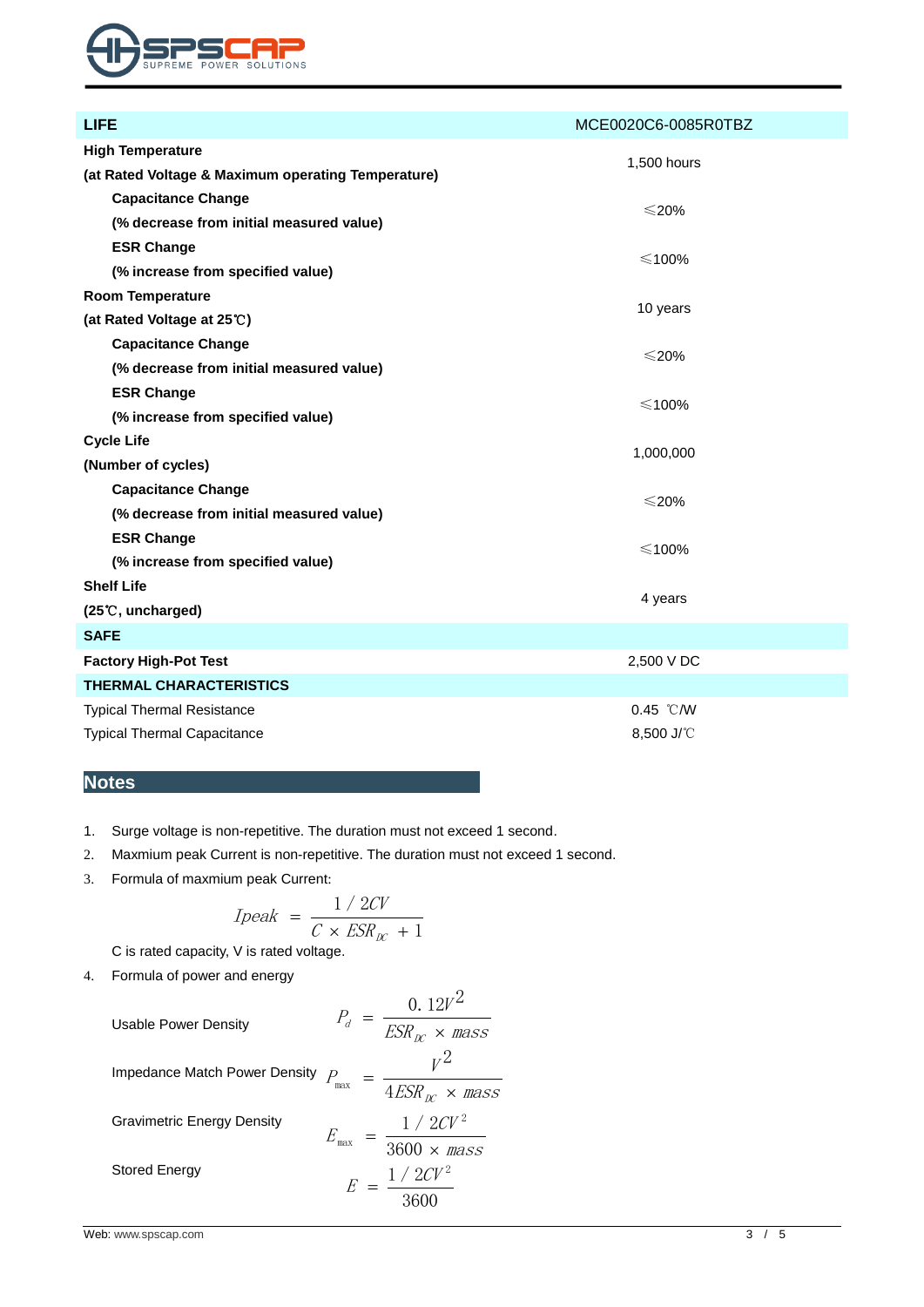

#### **Measuring Method**

- 1) Charge and Discharge procedure (Figure 1)
	- A) Charge the capacitor using constant current I to rated voltage  $V_0$
	- B) Keep rated voltage 5 min
	- C) Discharge the capacitor using constant current I to half rated voltage, record discharge time  $T_1$ during voltage change from  $V_1$  to  $V_2$
	- D) Rest 2-5s, record voltage change ΔV
	- E) Discharge it to a very low voltage around 0.01V
	- F)  $V_1=85\% V_0 V_2=50\% V_0$
- 2) Capacitance



DC ESR=ΔV/I

Figure 1

 $T<sub>1</sub>$ 

DC ESR: DC Equivalent Series Resistance (Ω) ΔV: Voltage Change (V) I: Constant Discharge Current (A)

4) AC ESR

Measure AC ESR using LCR meter Frequency: 1KHz Voltage: fully discharge